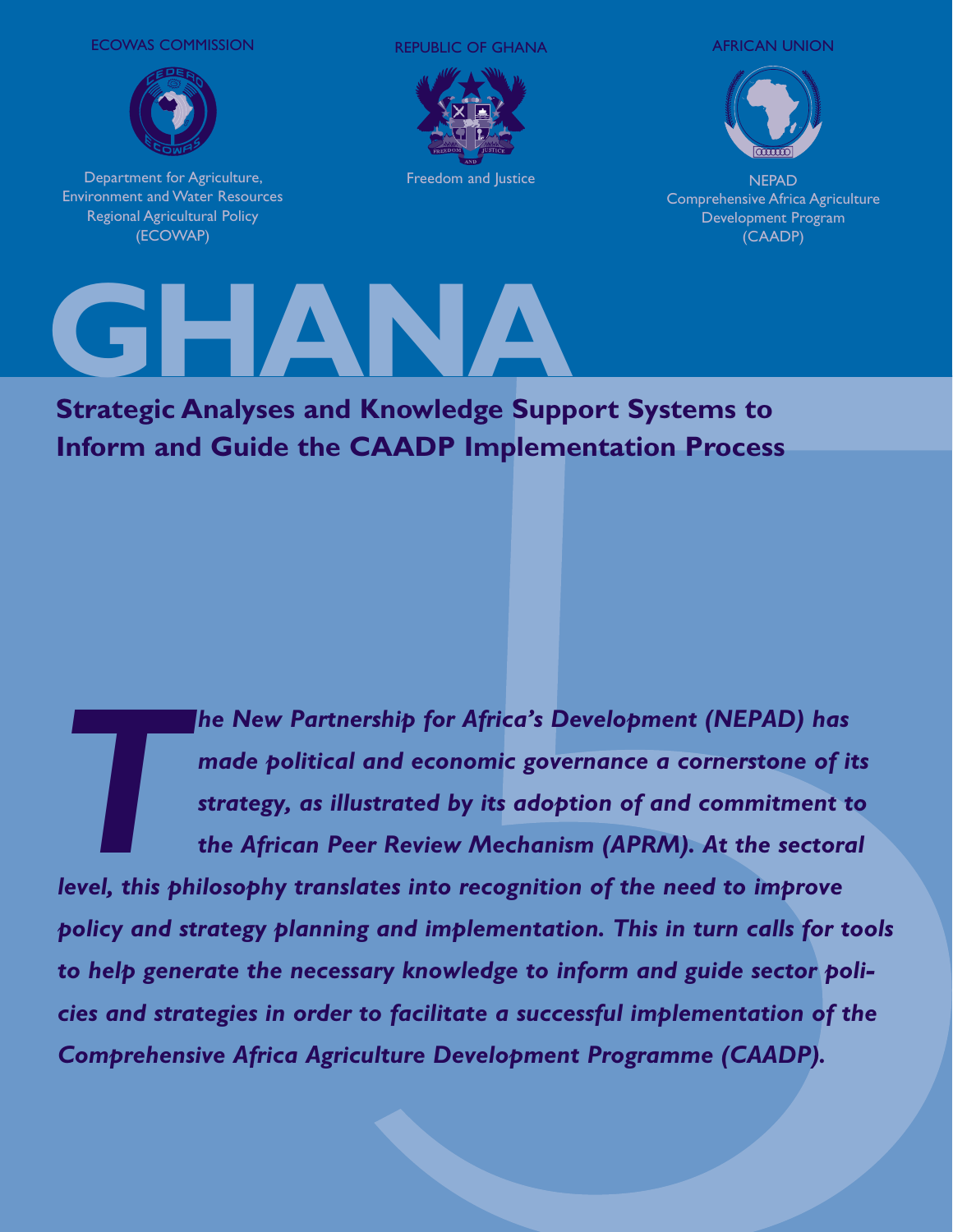

AADP is a strategic framework to guide country development efforts and partnerships in the agricultural sector. Similar to the broader NEPAD agenda, it embodies the principles of peer review and dialogue, which, when adequately followed and applied, will stimulate and broaden the adoption of best practices, facilitate benchmarking and mutual learning and, ultimately, raise the quality and consistency of country policies and strategies in the agricultural sector. The following are some of the most important CAADP principles and targets:

- i) Designating agriculture-led growth as a main strategy to achieve the Millennium Development Goal of halving the proportion of people living on less than a dollar a day (MDG1);
- ii) Pursuing a 6% average annual sector growth rate at the national level;
- iii) Allocating 10% of national budgets to the agricultural sector;
- iv) Exploiting regional complementarities and cooperation to boost growth;
- v) Adopting the principles of policy efficiency, dialogue, review, and accountability, shared by all NEPAD programs;
- vi) Strengthening and expanding partnerships and alliances to include farmers, agribusiness, and civil society communities;
- vii) Assigning programme implementation to individual countries, coordination to designated Regional Economic Communities (RECs), and facilitation to the NEPAD Secretariat.

The successful application of these principles and the broad realisation of the targets require knowledge tools to encourage and support: (a) the move toward evidencebased and outcome-oriented programme design and implementation; (b) the practice of inclusive policy review and dialogue within and across countries; and (c) effective coordination and advocacy at the regional and continental levels.

# **REVIEW AND**  KNOWLEDGE PROCESSES FOR A SUCCESSFUL IMPLEMENTATION OF CAADP

chieving the CAADP objective of broad-based agricultural sector growth across Africa cannot happen without greater efficiency and consistency in the planning and execution of sector policies and programmes, increased effectiveness in translating government expenditures into public goods and services, an adequate level of these expenditures to sustain an annual sector growth rate of 6%, and the expertise and mechanisms to regularly and transparently measure performance against targets and keep policies and programmes on track.

The review and dialogue processes under the CAADP agenda operate at three different levels:

- *1. Mutual Review at the Continental Level:* There are two main mechanisms for review and dialogue at the continental level. The first is the African Partnership Forum (APF), which targets African leaders and their G8 partners and is supported by a technical secretariat at the Organisation for Economic Co-operation and Development (OECD). It is a forum for dialogue and review, at the highest level, with respect to programme performance and progress across the broad NEPAD agenda. The second mechanism, the CAADP Partnership Platform, focuses more specifically on the CAADP agenda. It brings together representatives of the leading RECs and other regional organisations dealing with agriculture, major bilateral and multilateral development agencies, and private sector and farmers' organisations.
- *2. Peer Review at the Regional Level:* The leading RECs facilitate dialogue on and review of the CAADP implementation agenda through two distinct processes. The first regroups country representatives at the level of permanent secretaries and directors of planning. It focuses primarily on a collective review of implementation performance in individual countries and mutual learning to spread and accelerate progress toward CAADP goals and targets. The second process allows the leadership of the RECs and representatives from the private sector, farmers' organisations, and development agencies to track program progress and performance at the regional level and align development assistance and country policies and strategies with the CAADP targets and principles.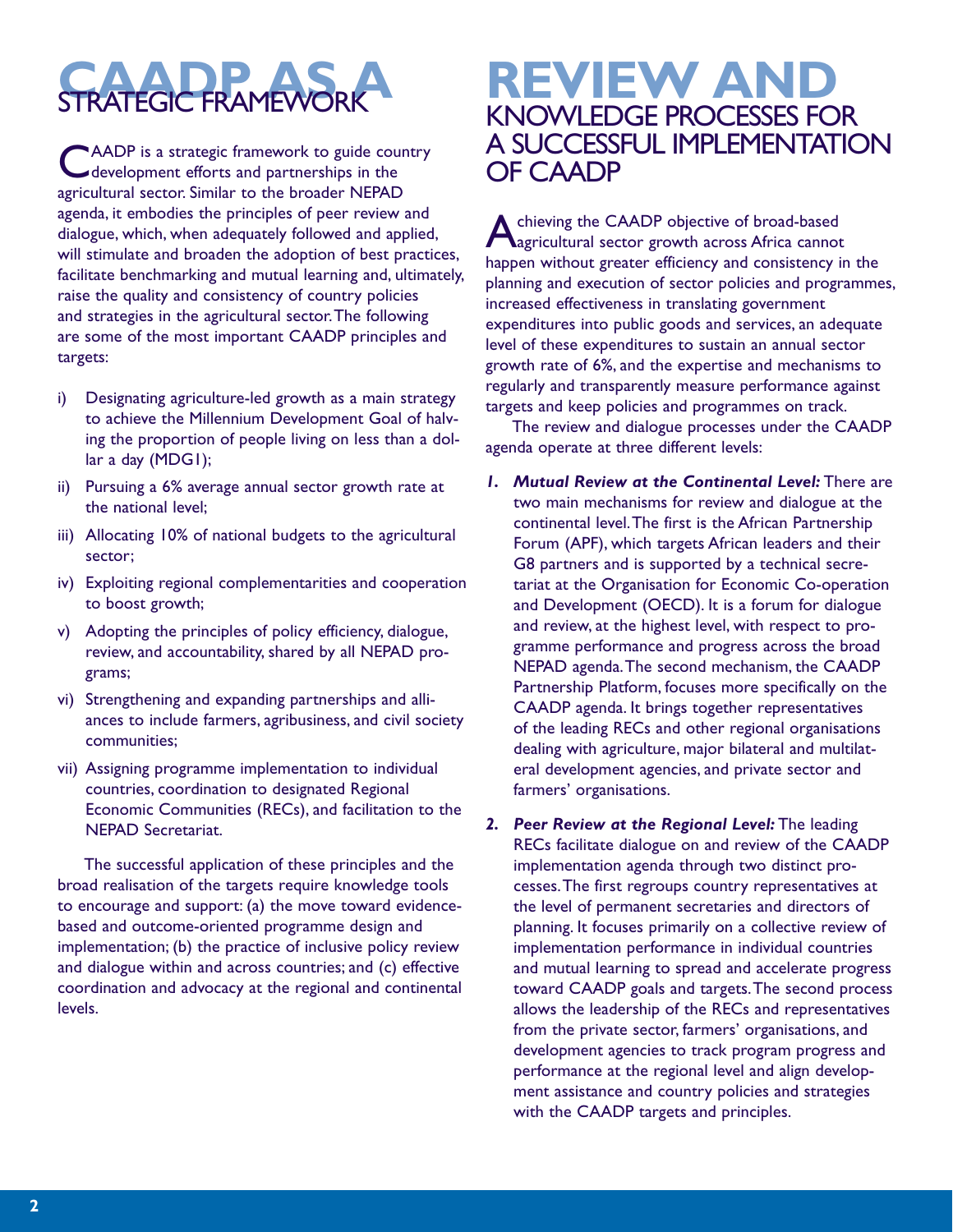*3. Progress Review at the National Level:* Countrylevel implementation requires an inclusive dialogue and review process to ensure that policies and programmes, including budgetary policies and development assistance, are aligned with CAADP principles and are on track to meet CAADP objectives. The choice of mechanisms to facilitate this process depends on individual countries' institutional and technical realities, but each country must carry out a transparent, broad, and inclusive dialogue that ensures the effective participation of the agribusiness sector and farmers' organisations. The identification of the appropriate mechanisms takes place during the country roundtable process.

The review and dialogue processes described above add real value to current and future development outcomes to the extent that they are well informed and are supported through accurate and intelligent data derived from rigorous analysis of: (i) the strategic and operational challenges of implementing the CAADP agenda at the regional and country levels; (ii) the adequacy of the conception and execution of the programmes and policy measures adopted to address these challenges; and (iii) the outcome of such programmes as well as their impact in terms of realising the growth, poverty, and food-security objectives of CAADP. This requires human capacities, technical infrastructure, analytical tools, and communications instruments to gather the relevant data and information and analyse it to generate credible, high-quality knowledge products, which can be stored and accessed as needed to inform and guide the debate associated with the review and dialogue processes.

The above capacities, tools, and instruments are needed both at the regional and country level and can be acquired by building upon and strengthening existing institutions and expert networks. In addition, these institutions and networks can be linked within and across countries at the regional level to create the necessary critical masses and exploit technical complementarities. To this end, three Regional Strategy Analysis and Knowledge Support Systems (ReSAKSS) have been established. The following sections describe the operation and key tasks of the ReSAKSS and provide an outline of the countrylevel knowledge system to be established to support the implementation of the CAADP agenda in Ghana, as defined through the Food and Agriculture Sector Development Policy (FASDEP) under the Growth and Poverty Reduction Strategy and the draft Medium-Term Development Agenda (2010–2013).

#### **The Regional Strategy Analysis and Knowledge Support Systems (ReSAKSS)**

As part of the CAADP implementation process, three of the leading RECs—the Common Market of Eastern and Southern Africa (COMESA), the Economic Community of West African States (ECOWAS), and the Southern African Development Community (SADC)—have established the ReSAKSS in collaboration with the four Africabased centres of the Consultative Group on International Agricultural Research (CGIAR): the International Institute of Tropical Agriculture (IITA) in Ibadan, Nigeria; the International Livestock Research Institute (ILRI), in Nairobi, Kenya; the International Crop Research Institute for the Semi-Arid Tropics (ICRISAT), in Bulawayo, Zimbabwe; and the International Water Management Institute (IWMI), in Pretoria, South Africa.

The objective of the three ReSAKSS nodes, which have been established in Ibadan, Nairobi, and Pretoria and are being coordinated by the International Food Policy Research Institute (IFPRI), is to facilitate access by the RECs and their member states to policy-relevant analyses of the highest quality in order to generate the necessary knowledge to improve policymaking, track progress, document success, and derive lessons that can feed into the review and learning processes associated with the implementation of the CAADP agenda. They operate under coordination and governance structures chaired by the RECs. Although facilitated by the CGIAR centres, the ReSAKSS are not research entities or projects within these centres. The main tasks of the ReSAKSS can be summarised as follows:

*Knowledge Management:* to mobilise existing networks and centres of expertise at the international, regional, and national levels to assemble the needed capacities and knowledge and provide first-rate analytical and advisory services to countries and RECs in the design, implementation, and evaluation of CAADP programs.

*Building Country-Level Knowledge Management Capacity:* to provide assistance to countries in the establishment of national knowledge system nodes, and to promote cooperation with respect to generating, disseminating, and accessing knowledge products to support CAADP implementation, particularly shared standards and protocols for the collection, storage, and exchange of data as well as cutting-edge methodologies for policy and strategy analysis.

*Support to Review and Dialogue Processes:* to work with the national nodes to provide relevant and timely information to guide mutual review at the continental level, peer review at the regional level, and progress review at the country level. The corresponding sup-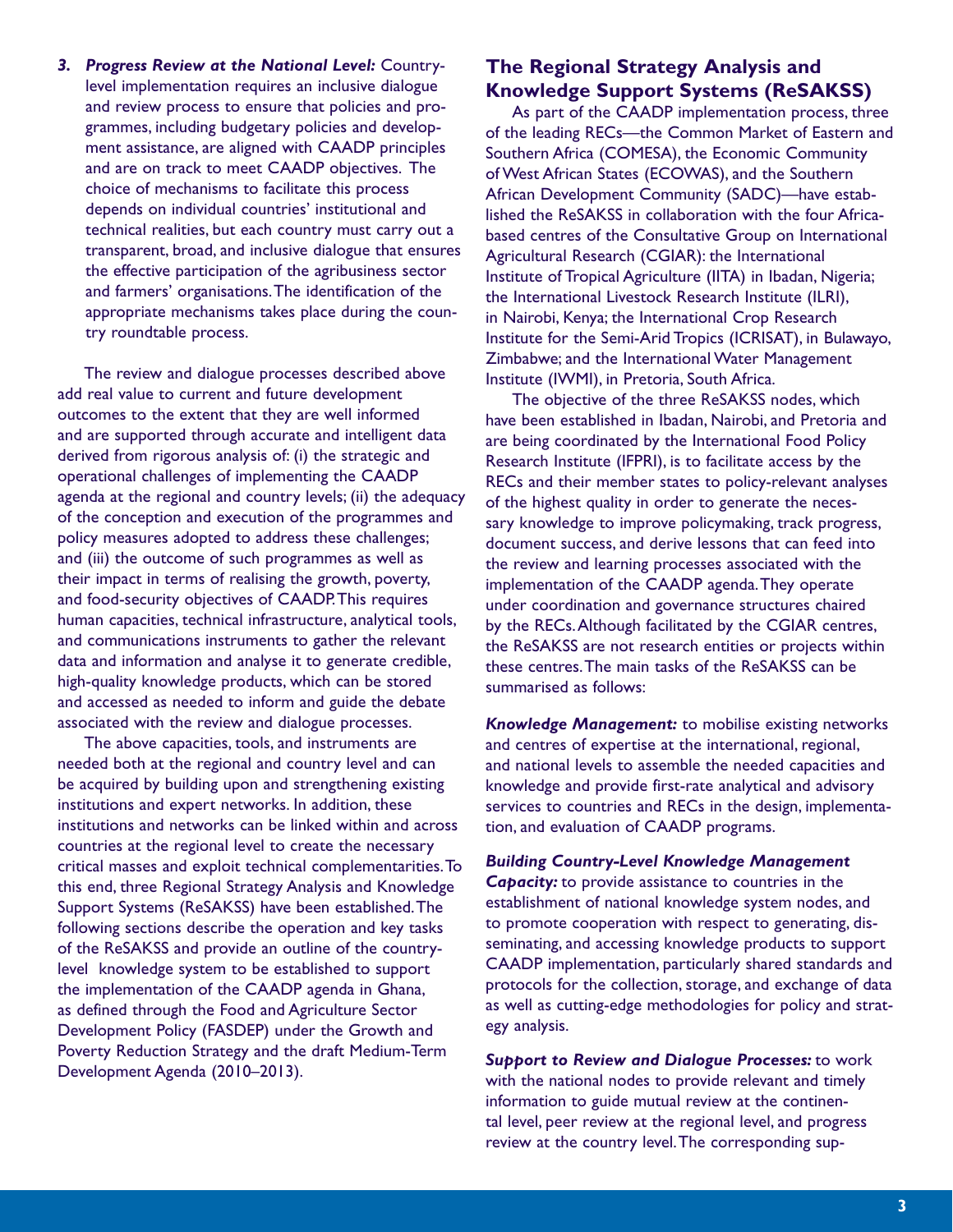port forums are the African Partnership Forum and the CAADP Partnership Platform at the continental level, the REC-specific coordination and governance structures at the regional level, and the review and dialogue mechanisms to be established at the country level as part of the CAADP implementation process.

The ReSAKSS also provides assistance to country nodes and helps foster collaboration and exchange among the various nodes in the region.

In West Africa, the regional node (ReSAKSS WA) is hosted by IITA-Ibadan and operates under a coordination and governance structure chaired by ECOWAS which is implementing CAADP in its region in tandem with the Common Agricultural Policy of Economic Community of West African States (ECOWAP).

# **THE COUNTRY** ANALYSIS AND KNOWLEDGE SUPPORT SYSTEM IN GHANA (GHANA-SAKSS)

At the national level, it is envsaged that ReSAKSS WA support the establishment of a national node aimed at adding value to the process of design and implementation of agricultural strategies and programs. It will ensure the mobilisation and coordination of knowledge generating and dissemination networks for the promotion of strategic analysis and global mechanism for review and dialogue in the context of CAADP implementation. This node will also play the role of a national focal team of ReSAKSS WA and promote information and experience exchange with the regional bodies and other countries in the region.

The ultimate goal of a national SAKSS node is to improve the quality of policy and strategy design and implementation through the facilitation of well-informed planning, review, and dialogue processes. When it is established and fully functional, its main functions will be to:

- i) Generate, compile, and share analyses and data relevant to agricultural and rural development in line with the national objectives;
- ii) Perform strategic investment analyses for the agricultural sector, especially for the different subsectors, providing practical policy and investment options;
- iii) Undertake monitoring and evaluation of the Agriculture Sector Plan programmes to facilitate evidence-based planning and implementation;
- iv) Produce knowledge products for dissemination and outreach through a combination of real (stakeholder

forums) and virtual (interactive multimedia services) mechanisms;

- v) Contribute to fostering constructive, cross-sectoral policy debates on future agricultural and rural development alternatives;
- vi) Encourage dialogue and the exchange of data and knowledge among the different stakeholders at national, regional, and international levels;
- vii) Facilitate access to a growing analytical and visualisation toolkit using information and communication technologies (ICTs); and
- viii) Strengthen local capacity to conduct objective, timely, and relevant policy research and analysis through a variety of short- and long-term training processes.

The national SAKSS will build strongly upon existing resources and capacities at national, regional and international level in order to avoid duplication and ensure synergy. It will at least comprise:

- An analytical node bringing together National Agricultural Research Institutes, universities, statistics offices, the technical arms of professional organisations, and other relevant research entities;
- A framework for review, dialogue and advocacy coordinated at high level (Permanent Secretary of Director) including all stakeholders: government institutions, professional associations, civil society, technical and financial partners, etc.

## **The Country Strategy Analysis and Knowledge Support System in Ghana (Ghana-SAKSS)**

The aim of the knowledge-management component of the CAADP agenda is to add value to the efforts of individual countries, where necessary, to ensure that they have an information and knowledge system that aids dialogue and evidence-based decision making. As a complement to and an extension of the ReSAKSS described above, Ghana will establish a Country Strategy Analysis and Knowledge Support System (Ghana-SAKSS) as a technical component of an inclusive review and dialogue mechanism to facilitate better policy design and implementation and thus ensure successful implementation of the FASDEP agenda.

## **The Need for a Ghana SAKSS Node under the FASDEP Agenda**

At the moment, the development policy processes in Ghana are very dynamic and require a knowledge and information system that will support the ongoing debates and decisions that have to be made. Ghana is in the last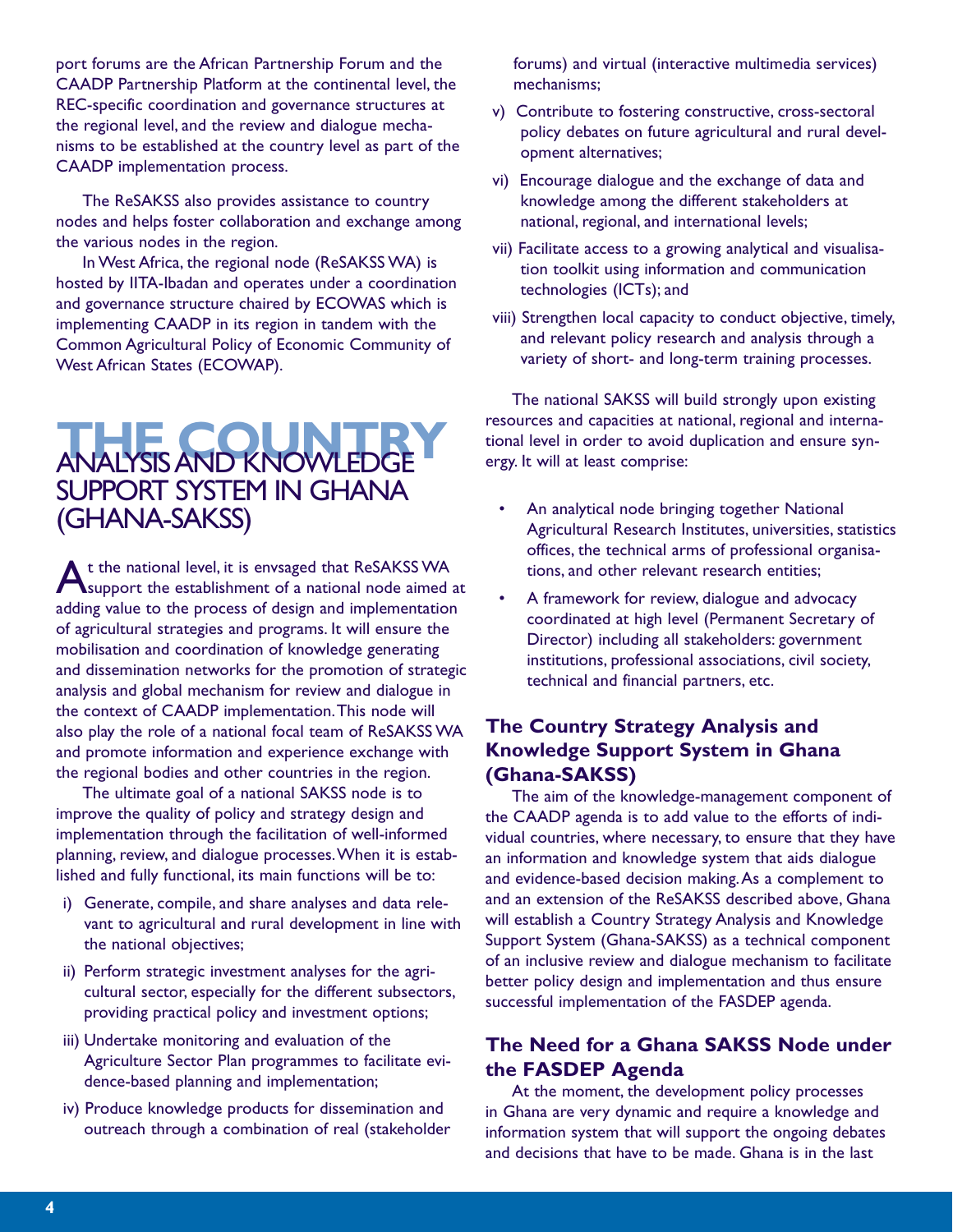year of implementing poverty reduction strategies and taking off into the sectoral planning phase under the new national development programme. This will lead to the implementation of the Agriculture Sector Plan programmes under the FASDEP. This is the framework of the country's CAADP agenda. The establishment of a Ghana SAKSS node will provide a framework within which targeted knowledge products emanating from policy-relevant research, objective analysis, and high-quality local data can be made available and used during the policymaking processes related to the design and implementation of these programmes.

During the analytical phase of the roundtable process, strategy elements and options for agricultural growth, poverty reduction, and food security in Ghana have been defined. Although critical questions regarding the FASDEP agenda have been answered, it is certain that further gaps will be identified as the process moves toward the operational phase. The 2009–2015 timeframe of the Sector Plan is the first phase of the implementation of the FASDEP agenda. A host of design and execution questions will emerge that will require immediate answers in order to ensure steady and successful implementation of the programmes. A number of policy and strategy issues will also require attention. Leaving such questions and issues unaddressed, working with less-than satisfactory answers, or having to rely on time-consuming, ad hoc, and sporadic consultancy services to provide the necessary answers would significantly reduce the chances of success. Moreover, policy and strategy design and implementation are ongoing processes that require steady access to highquality information.

Therefore, the establishment of a country node, combined with the large expertise network of the West Africa ReSAKSS, will be invaluable for policymakers and other actors within and outside of the government who are involved in the implementation of the FASDEP agenda. It will also help build institutional and technical capacities and foster collaboration among the various centres of expertise as well as other suppliers and users of the country's knowledge products.

## **Operation and Governance of the Ghana SAKSS Node**

It is necessary to set up an inclusive steering committee or other oversight structure whose role will be to ensure that the agenda of the SAKSS node remains relevant to the planning and implementation of the FASDEP. A committee of the agencies reporting on the achievement of the Maputo Declaration of 10% government funding to the sector will be best placed to do this because it has a broad representation of the key stakeholders in agriculture and rural development in Ghana. The oversight structure will review both the outputs and the agenda of the SAKSS node. The activities of the node will be identified through an inclusive and dynamic process involving all major stakeholders in constant dialogue on FASDEP implementation.

A technical unit or secretariat will need to be created to carry out the day-to-day activities of the node. The unit will be of a limited size and will rely on a network of both users and suppliers of knowledge at the national and regional levels, particularly the ReSAKSS-WA node, the existing national centres of expertise, and the technical organs of existing professional organisations in the country. The most important operations to be carried out within the unit are: (i) the coordination of the collaborative and network framework to mobilise the available expertise in order to generate targeted knowledge products to support implementation of the FASDEP agenda as defined above; and (ii) the packaging, accessible storage, and dissemination of such products.

The Ghana SAKSS node will not operate in a vacuum. Several SAKSS-relevant initiatives are in their early stages in the country, all of them capable of contributing to review and dialogue mechanisms to support the successful implementation of the FASDEP agenda.

Consultations will be carried out with various stakeholders and ReSAKSS-WA who will visit Ghana as part of the roundtable process to conclude on the institution that is best placed to host the SAKSS node. The criteria will be: first, autonomy so as to be outside of the government bureaucracy, thereby providing the necessary environment for the SAKSS node to carry out objective analyses; Second, placing the SAKSS node there should contribute to building the capacities of the Institute to be well positioned to serve national purposes.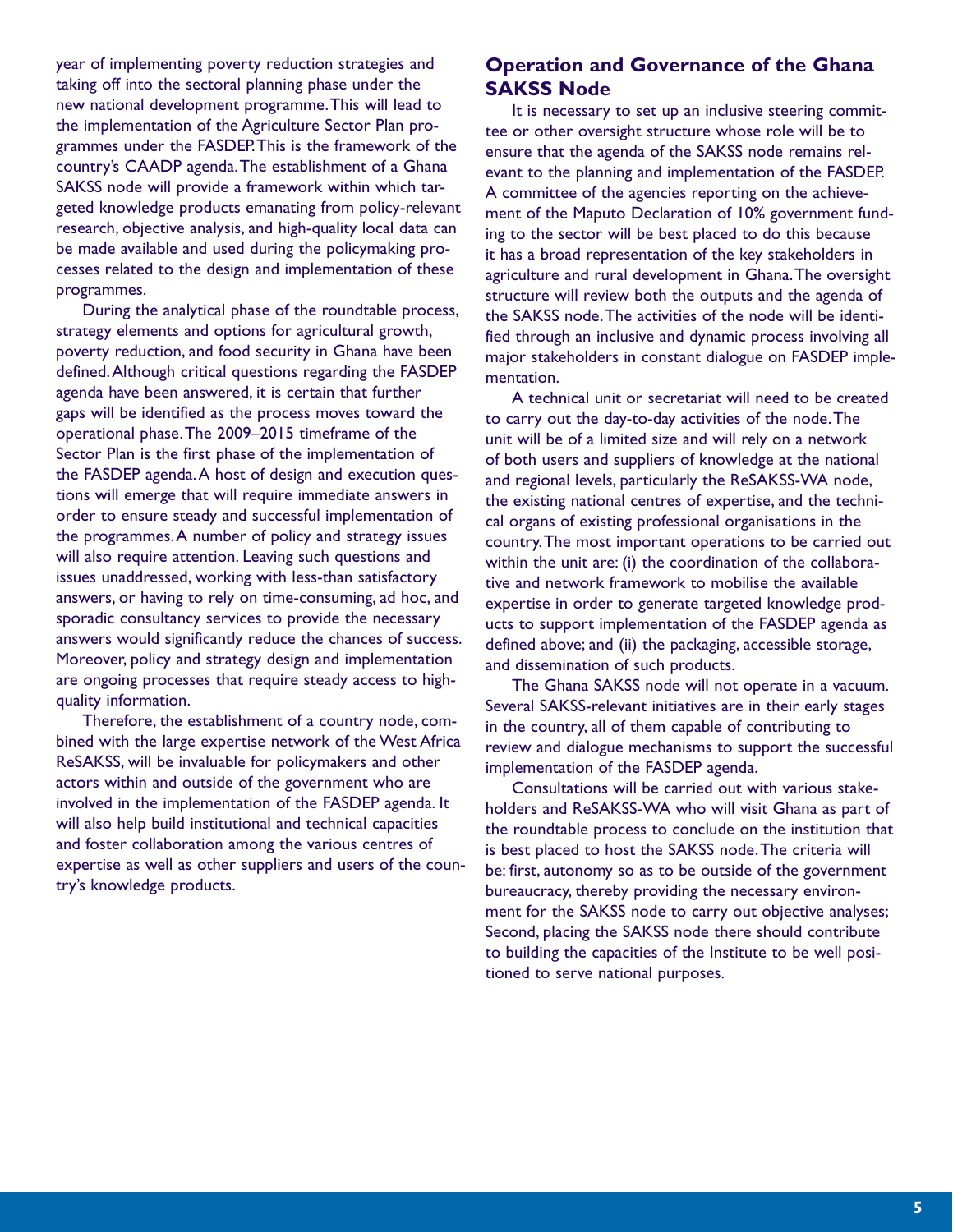|                                                 | ECOWAP/CAADP: Eradicate hunger, reduce poverty and food and<br>aquaculture and restoration of degraded environment.<br>MDGI: Eradicate extreme poverty and hunger                                                                                      |                                                                                                                                                                                                  | agric. Infrastructure, Access to credit and input for agric, Promotion selective crop and livestock development, access to mechanized Agric and Extension Services, provision of infrastructure for<br>GPRS II: Accelerating the growth of the economy so that Ghana can achieve middle-income status. Priority interventions include reform to land acquisition and property rights, provision of<br>NLTDP: A modern economy based on the development of science and technology and opportunities for individual and social fulfillment to make Ghana a fast growing industrializing econ-<br>nutrition insecurity and increase export. Themes: Water Management, Farm development, Management of Shared<br>VISION: Modernized agriculture, structurally transformed economy, food security, employment and reduced poverty - People-centered rapid Commercialization of Ghana's Agriculture<br>CONCEPTUAL FRAMEWORK FOR FASDEP II AND AGRICULTURE SECTOR PLAN (DRAFT)<br>Natural Resources, Development of Agriculture Value Chain, Management of food crisis and other natural disasters, institutional building,<br>omy and achieve MGDs and more by 2015. Priority for agric- accelerated modernization and agro-based industrial development. |                                                                         |                                                                                                   |                                                                                           |
|-------------------------------------------------|--------------------------------------------------------------------------------------------------------------------------------------------------------------------------------------------------------------------------------------------------------|--------------------------------------------------------------------------------------------------------------------------------------------------------------------------------------------------|-----------------------------------------------------------------------------------------------------------------------------------------------------------------------------------------------------------------------------------------------------------------------------------------------------------------------------------------------------------------------------------------------------------------------------------------------------------------------------------------------------------------------------------------------------------------------------------------------------------------------------------------------------------------------------------------------------------------------------------------------------------------------------------------------------------------------------------------------------------------------------------------------------------------------------------------------------------------------------------------------------------------------------------------------------------------------------------------------------------------------------------------------------------------------------------------------------------------------------------------------------|-------------------------------------------------------------------------|---------------------------------------------------------------------------------------------------|-------------------------------------------------------------------------------------------|
| epjectives<br><b>RASDEP</b>                     | Food security,<br>& emergency<br>preparedness                                                                                                                                                                                                          | incomes and reduced<br>Improved growth in<br>income variability                                                                                                                                  | and enhanced integration into<br>domestic and international<br>Increased competitiveness<br>markets                                                                                                                                                                                                                                                                                                                                                                                                                                                                                                                                                                                                                                                                                                                                                                                                                                                                                                                                                                                                                                                                                                                                                 | management of land and<br>environment<br>Sustainable                    | agriculture development<br>Science and technology<br>applied in food and                          | Coordination<br>Institutional<br><b>Enhanced</b>                                          |
| Units<br>իաթյաններն                             | emergency preparedness, irriga-<br>distribution, Early warning and<br>Support to improved nutri-<br>tion and water management,<br>tion, Diversification of liveli-<br>hood options, Storage and<br>Productivity improvement,<br>mechanization services | out-grower schemes, Rural<br>zones, new products, pilot<br>infrastructure, Urban and<br>Selected commodities for<br>income in all ecological<br>value chains, FBOs and<br>Peri-urban Agriculture | Increased market output of small-<br>tional grading and standardization<br>holder, increased export, func-<br>system                                                                                                                                                                                                                                                                                                                                                                                                                                                                                                                                                                                                                                                                                                                                                                                                                                                                                                                                                                                                                                                                                                                                | Adoption and upscall-<br>ing of SLM practices,<br>rules and regulations | funding, coordinating research<br>nologies, increase in research<br>Adoption of improved tech-    | dination, PPPs, Donor<br>inter ministerial coor-<br>Strengthen intra and<br>Coordination  |
| and Projects<br>Interventions<br><b>SujoSuO</b> | MOAP/GTZ, Block Farming,<br>NERICA, Tsetse proj., LDP,<br>Afram Plains Dev. Project,<br>Inland Valley Rice, SSIDP,<br>Fertilizer subsidy, CIFS                                                                                                         | Plains Dev., MOAP/GTZ, Block<br>. EMQAP, Tsetse, LDP, Afram<br>Valley Rice, SSIDP, NERICA<br>Farming, Fertilizer subsidy,<br>SSIDP, Perinial crops OGS,<br>RTIMP, Cashew, Inland<br>Lowland rice | RTIMP, EMQAP, MOAP/GTZ,<br>Nerica, Lowland rice,<br>Cashew Devt,                                                                                                                                                                                                                                                                                                                                                                                                                                                                                                                                                                                                                                                                                                                                                                                                                                                                                                                                                                                                                                                                                                                                                                                    | Tetse proj., SSIDP, CBRDP,<br>Lowland rice,                             | most commodity projects,<br>LDP, Perinial crops OGS,<br>research component of<br>RTIMP, MOAP/GTZ, | CBRDP, FBO devt., TA<br>services, Surveilance,<br>MOAP/GTZ, SSIDP,<br>Perinial crops OGS, |
| <b>SI07-6007</b><br>Sector Plan,                | MORT, SRID,<br>PPRSD, CSD, DAES, CSIR,<br><b>WIAD, Meteo. Services,</b><br><b>GRATIS &amp; ITTU</b><br>GIDA, AESD,<br>National                                                                                                                         | VSD, APD, FISHERIES, WIAD,<br>DAES, CSD, AESD, CSIR,<br>MOTI, MORT                                                                                                                               | CSD, VSD, PPRSD, MOTI,<br>FISHERIES, SRID, GSB                                                                                                                                                                                                                                                                                                                                                                                                                                                                                                                                                                                                                                                                                                                                                                                                                                                                                                                                                                                                                                                                                                                                                                                                      | LOCAL GOVT, EPA,<br>CSD, CSIR, MLF&M,                                   | FISHERIES, APD, DAES,<br>CSIR, CSD, VSD,                                                          | PPMED, HRDM, F&A,<br>DPs, Dirs. MOFEP,<br>NDPC                                            |
|                                                 | Decentralized level                                                                                                                                                                                                                                    | Regional Directors and regional agriculture officers in various agriculture subject matter areas;                                                                                                |                                                                                                                                                                                                                                                                                                                                                                                                                                                                                                                                                                                                                                                                                                                                                                                                                                                                                                                                                                                                                                                                                                                                                                                                                                                     |                                                                         |                                                                                                   |                                                                                           |
|                                                 | Livestock stations, demonstration homes, crops stations etc<br>$\bullet$                                                                                                                                                                               | Rural institutions - FBOs, Rural Banks, NGOs, Micro credit, Traditional Rulers                                                                                                                   | District Directors and district agriculture officers in various agriculture subject matter areas and Extension agents working in operational areas;                                                                                                                                                                                                                                                                                                                                                                                                                                                                                                                                                                                                                                                                                                                                                                                                                                                                                                                                                                                                                                                                                                 |                                                                         |                                                                                                   |                                                                                           |
|                                                 |                                                                                                                                                                                                                                                        |                                                                                                                                                                                                  |                                                                                                                                                                                                                                                                                                                                                                                                                                                                                                                                                                                                                                                                                                                                                                                                                                                                                                                                                                                                                                                                                                                                                                                                                                                     |                                                                         |                                                                                                   |                                                                                           |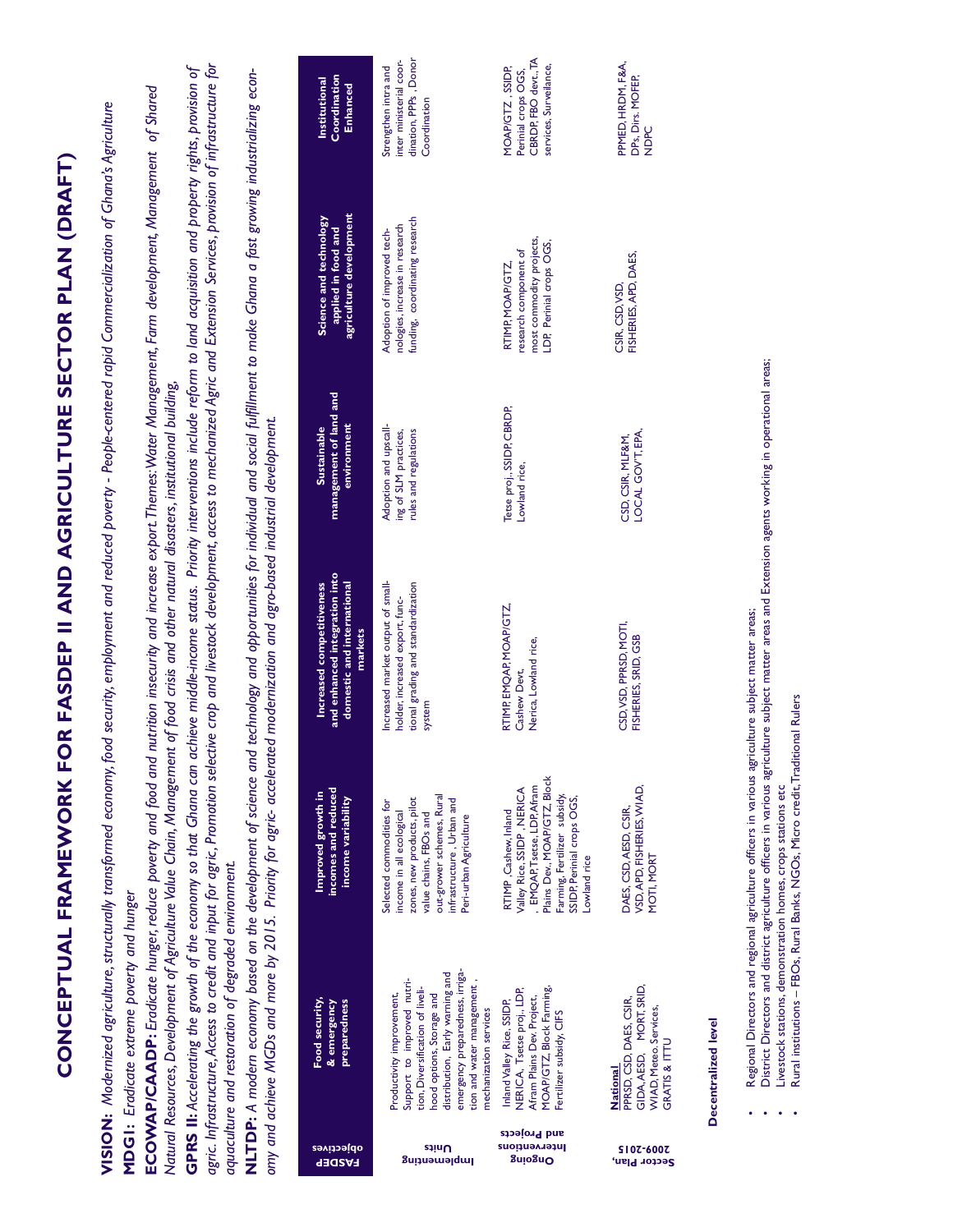